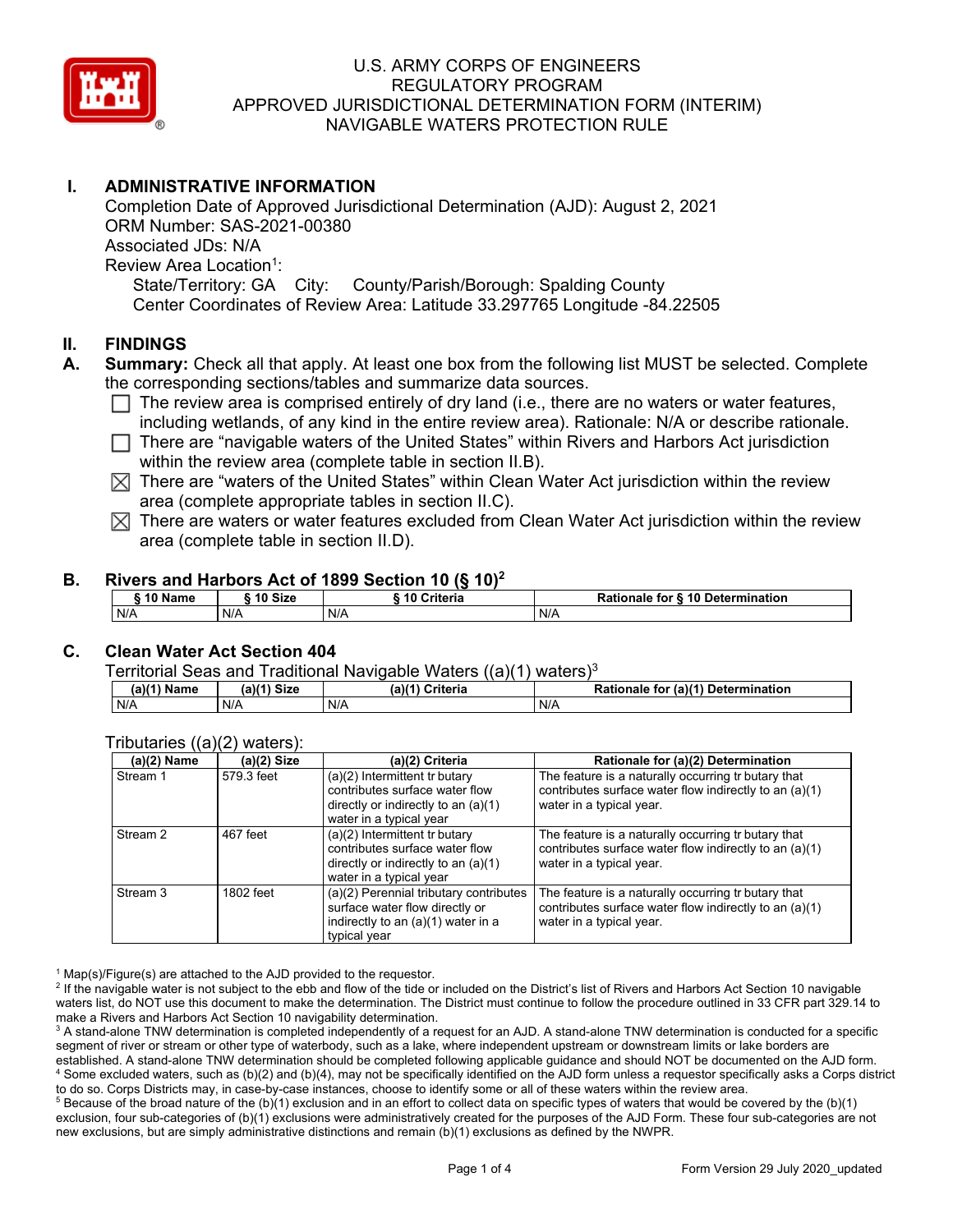

| Stream 4 | 4441 feet  | (a)(2) Perennial tributary contributes<br>surface water flow directly or<br>indirectly to an (a)(1) water in a<br>typical year      | The feature is a naturally occurring tr butary that<br>contributes surface water flow indirectly to an (a)(1)<br>water in a typical year. |
|----------|------------|-------------------------------------------------------------------------------------------------------------------------------------|-------------------------------------------------------------------------------------------------------------------------------------------|
| Stream 5 | 691 feet   | (a)(2) Intermittent tr butary<br>contributes surface water flow<br>directly or indirectly to an $(a)(1)$<br>water in a typical year | The feature is a naturally occurring tr butary that<br>contributes surface water flow indirectly to an (a)(1)<br>water in a typical year. |
| Stream 6 | 1383 feet  | (a)(2) Intermittent tr butary<br>contributes surface water flow<br>directly or indirectly to an $(a)(1)$<br>water in a typical year | The feature is a naturally occurring tr butary that<br>contributes surface water flow indirectly to an (a)(1)<br>water in a typical year. |
| Stream 7 | 274 feet   | (a)(2) Intermittent tr butary<br>contributes surface water flow<br>directly or indirectly to an $(a)(1)$<br>water in a typical year | The feature is a naturally occurring tr butary that<br>contributes surface water flow indirectly to an (a)(1)<br>water in a typical year. |
| Stream 8 | $183$ feet | (a)(2) Intermittent tr butary<br>contributes surface water flow<br>directly or indirectly to an $(a)(1)$<br>water in a typical year | The feature is a naturally occurring tr butary that<br>contributes surface water flow indirectly to an (a)(1)<br>water in a typical year. |

#### Lakes and ponds, and impoundments of jurisdictional waters  $((a)(3)$  waters):

| $(a)(3)$ Name        | $(a)(3)$ Size | (a)(3) Criteria                                                                                                                                                  | Rationale for (a)(3) Determination                                                                                                            |
|----------------------|---------------|------------------------------------------------------------------------------------------------------------------------------------------------------------------|-----------------------------------------------------------------------------------------------------------------------------------------------|
| Open Water<br>Pond   | $1.379$ acres | (a)(3) Lake/pond or impoundment of<br>a jurisdictional water contributes<br>surface water flow directly or<br>indirectly to an (a)(1) water in a<br>typical year | The pond is an impoundment of an $(a)(2)$ tributary and<br>contributes surface water flow indirectly to an (a)(1)<br>water in a typical year. |
| Open Water<br>Pond 2 | 2.43 acres    | (a)(3) Lake/pond or impoundment of<br>a jurisdictional water contributes<br>surface water flow directly or<br>indirectly to an (a)(1) water in a<br>typical year | The pond is an impoundment of an $(a)(2)$ tributary and<br>contributes surface water flow indirectly to an (a)(1)<br>water in a typical year. |

# Adiacent wetlands ((a)(4) waters):

| $(a)(4)$ Name | $\cdots$<br>(a)(4) Size | (a)(4) Criteria                                                                            | Rationale for (a)(4) Determination                                                                                                               |
|---------------|-------------------------|--------------------------------------------------------------------------------------------|--------------------------------------------------------------------------------------------------------------------------------------------------|
| Wetland 1     | $0.653$ acres           | $(a)(4)$ Wetland abuts an $(a)(1)-(a)(3)$<br>water                                         | Wetland abuts an (a)(2) tributary.                                                                                                               |
| Wetland 2     | $1.832$ acres           | $(a)(4)$ Wetland abuts an $(a)(1)-(a)(3)$<br>water                                         | Wetland abuts an (a)(2) tributary.                                                                                                               |
| Wetland 3     | $0.228$ acres           | $(a)(4)$ Wetland abuts an $(a)(1)-(a)(3)$<br>water                                         | Wetland abuts an $(a)(2)$ and $(a)(3)$ water.                                                                                                    |
| Wetland 4     | $0.0042$ acres          | (a)(4) Wetland inundated by flooding<br>from an $(a)(1)-(a)(3)$ water in a<br>typical year | The wetland is located within the 100 year floodplain<br>and very near to an (a)(2) tributary. It is inundated by<br>flooding in a typical year. |
| Wetland 5     | $0.126$ acres           | $(a)(4)$ Wetland abuts an $(a)(1)-(a)(3)$<br>water                                         | Wetland abuts an $(a)(2)$ and $(a)(3)$ water.                                                                                                    |

 $1$  Map(s)/Figure(s) are attached to the AJD provided to the requestor.

<sup>2</sup> If the navigable water is not subject to the ebb and flow of the tide or included on the District's list of Rivers and Harbors Act Section 10 navigable waters list, do NOT use this document to make the determination. The District must continue to follow the procedure outlined in 33 CFR part 329.14 to make a Rivers and Harbors Act Section 10 navigability determination.

 $^3$  A stand-alone TNW determination is completed independently of a request for an AJD. A stand-alone TNW determination is conducted for a specific segment of river or stream or other type of waterbody, such as a lake, where independent upstream or downstream limits or lake borders are established. A stand-alone TNW determination should be completed following applicable guidance and should NOT be documented on the AJD form. 4 Some excluded waters, such as (b)(2) and (b)(4), may not be specifically identified on the AJD form unless a requestor specifically asks a Corps district to do so. Corps Districts may, in case-by-case instances, choose to identify some or all of these waters within the review area.

 $^5$  Because of the broad nature of the (b)(1) exclusion and in an effort to collect data on specific types of waters that would be covered by the (b)(1) exclusion, four sub-categories of (b)(1) exclusions were administratively created for the purposes of the AJD Form. These four sub-categories are not new exclusions, but are simply administrative distinctions and remain (b)(1) exclusions as defined by the NWPR.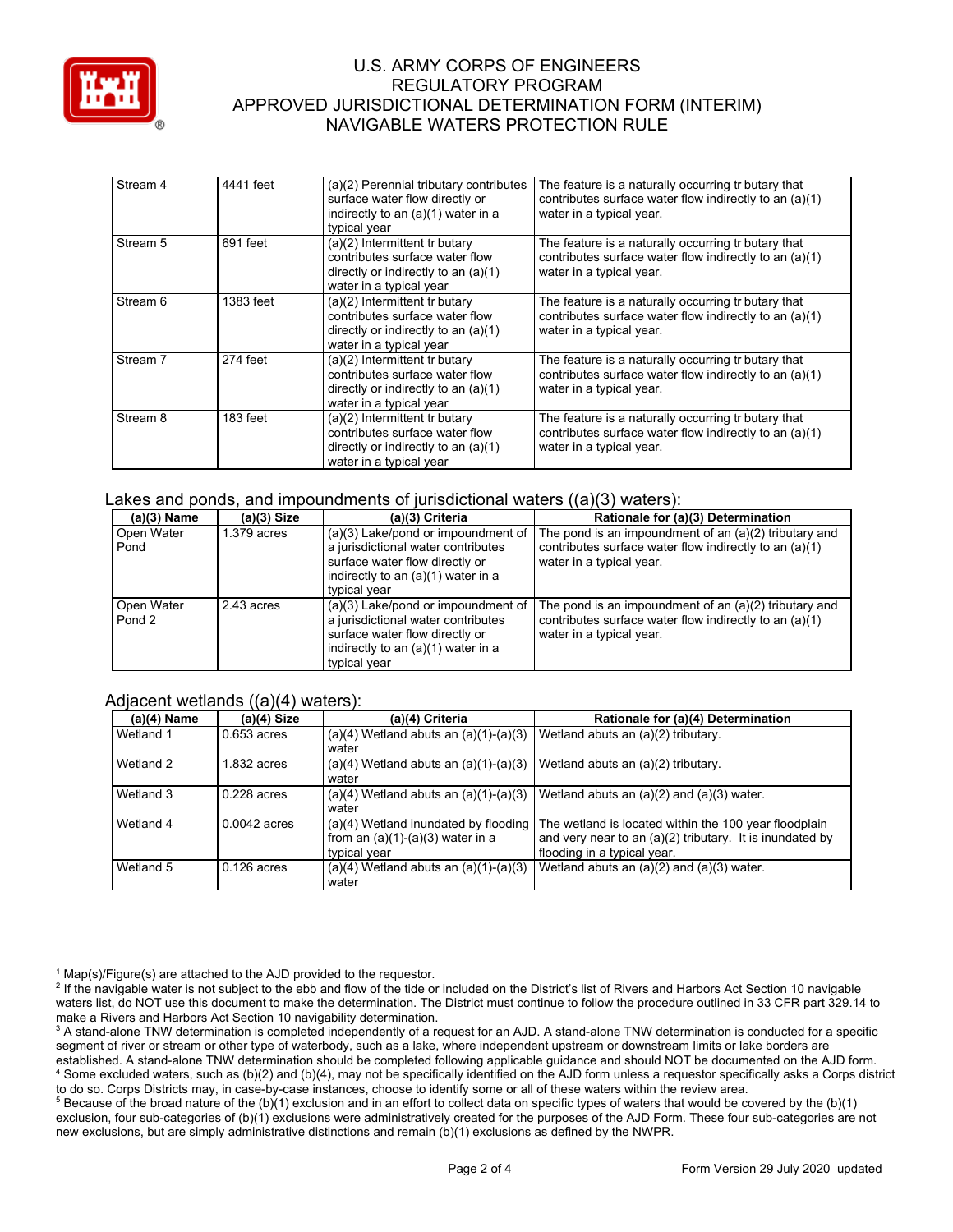

# **D. Excluded Waters or Features**

Excluded waters  $((b)(1) - (b)(12))^4$ :

| <b>Exclusion Name</b> | <b>Exclusion Size</b> | Exclusion <sup>5</sup>                                                                                                                                                                                                  | <b>Rationale for Exclusion Determination</b>                                                                 |
|-----------------------|-----------------------|-------------------------------------------------------------------------------------------------------------------------------------------------------------------------------------------------------------------------|--------------------------------------------------------------------------------------------------------------|
| Open Water<br>Pond 3  | 0.832 acres           | (b)(8) Artificial lake/pond<br>constructed or excavated in upland<br>or a non-jurisdictional water, so long<br>as the artificial lake or pond is not<br>an impoundment of a jurisdictional<br>water that meets $(c)(6)$ | The feature is a pond excavated in upland and lacks a<br>hydrologic connection to an $(a)(1,2,$ or 3) water. |

# **III. SUPPORTING INFORMATION**

- **A. Select/enter all resources** that were used to aid in this determination and attach data/maps to this document and/or references/citations in the administrative record, as appropriate.
	- **\_X\_** Information submitted by, or on behalf of, the applicant/consultant: *Big Pines Farm PCN submittal dated May 17, 2021.* 
		- This information *is* sufficient for purposes of this AJD.
			- Rationale: *N/A*

**\_\_\_** Data sheets prepared by the Corps: *Title(s) and/or date(s).* 

- **\_X\_** Photographs: *Google Earth Aerial, 2021 and Site Photographs 2-4-2021 and 6-23-2021.*
- **\_X\_** Corps Site visit(s) conducted on: *June 23, 2021.*
- **\_\_\_** Previous Jurisdictional Determinations (AJDs or PJDs): *N/A.*
- **\_X\_** Antecedent Precipitation Tool: *provide detailed discussion in Section III.B.*
- **\_X\_** USDA NRCS Soil Survey: *Soil Map Spalding County, GA, 2-17-2021.*
- $\frac{1}{\mathsf{X}}$ **\_X\_** USFWS NWI maps: *Regulatory Viewer accessed 6-22-2021.*
- $\frac{1}{\overline{X}}$ **\_X\_** USGS topographic maps: *Online Topo accessed 2-4-2021.*

### **Other data sources used to aid in this determination:**

| Data Source (select)       | Name and/or date and other relevant information |
|----------------------------|-------------------------------------------------|
| <b>USGS Sources</b>        | <b>StreamStats</b>                              |
| <b>USDA Sources</b>        | N/A.                                            |
| <b>NOAA Sources</b>        | ∟idar                                           |
| <b>USACE Sources</b>       | N/A.                                            |
| State/Local/Tribal Sources | N/A.                                            |
| <b>Other Sources</b>       | FEMA FIRM panel                                 |

- **B. Typical year assessment(s):** The APT for February 4, 2021 indicated drier than normal conditions and the APT on June 23, 2021 indicated normal conditions thus providing a high level of confidence in the AJD since the site was observed during two different types of climatic conditions.
- one pond should be an excluded feature. The excluded feature is a pond excavated in uplands and it **C. Additional comments to support AJD:** The Corps field visit on June 23, 2021 confirmed that only was observed to be lacking a contribution of surface water flow to an a(1) water directly or indirectly in

 $1$  Map(s)/Figure(s) are attached to the AJD provided to the requestor.

<sup>&</sup>lt;sup>2</sup> If the navigable water is not subject to the ebb and flow of the tide or included on the District's list of Rivers and Harbors Act Section 10 navigable waters list, do NOT use this document to make the determination. The District must continue to follow the procedure outlined in 33 CFR part 329.14 to make a Rivers and Harbors Act Section 10 navigability determination.

 $^3$  A stand-alone TNW determination is completed independently of a request for an AJD. A stand-alone TNW determination is conducted for a specific segment of river or stream or other type of waterbody, such as a lake, where independent upstream or downstream limits or lake borders are established. A stand-alone TNW determination should be completed following applicable guidance and should NOT be documented on the AJD form. 4 Some excluded waters, such as (b)(2) and (b)(4), may not be specifically identified on the AJD form unless a requestor specifically asks a Corps district to do so. Corps Districts may, in case-by-case instances, choose to identify some or all of these waters within the review area.

 $^5$  Because of the broad nature of the (b)(1) exclusion and in an effort to collect data on specific types of waters that would be covered by the (b)(1) exclusion, four sub-categories of (b)(1) exclusions were administratively created for the purposes of the AJD Form. These four sub-categories are not new exclusions, but are simply administrative distinctions and remain (b)(1) exclusions as defined by the NWPR.